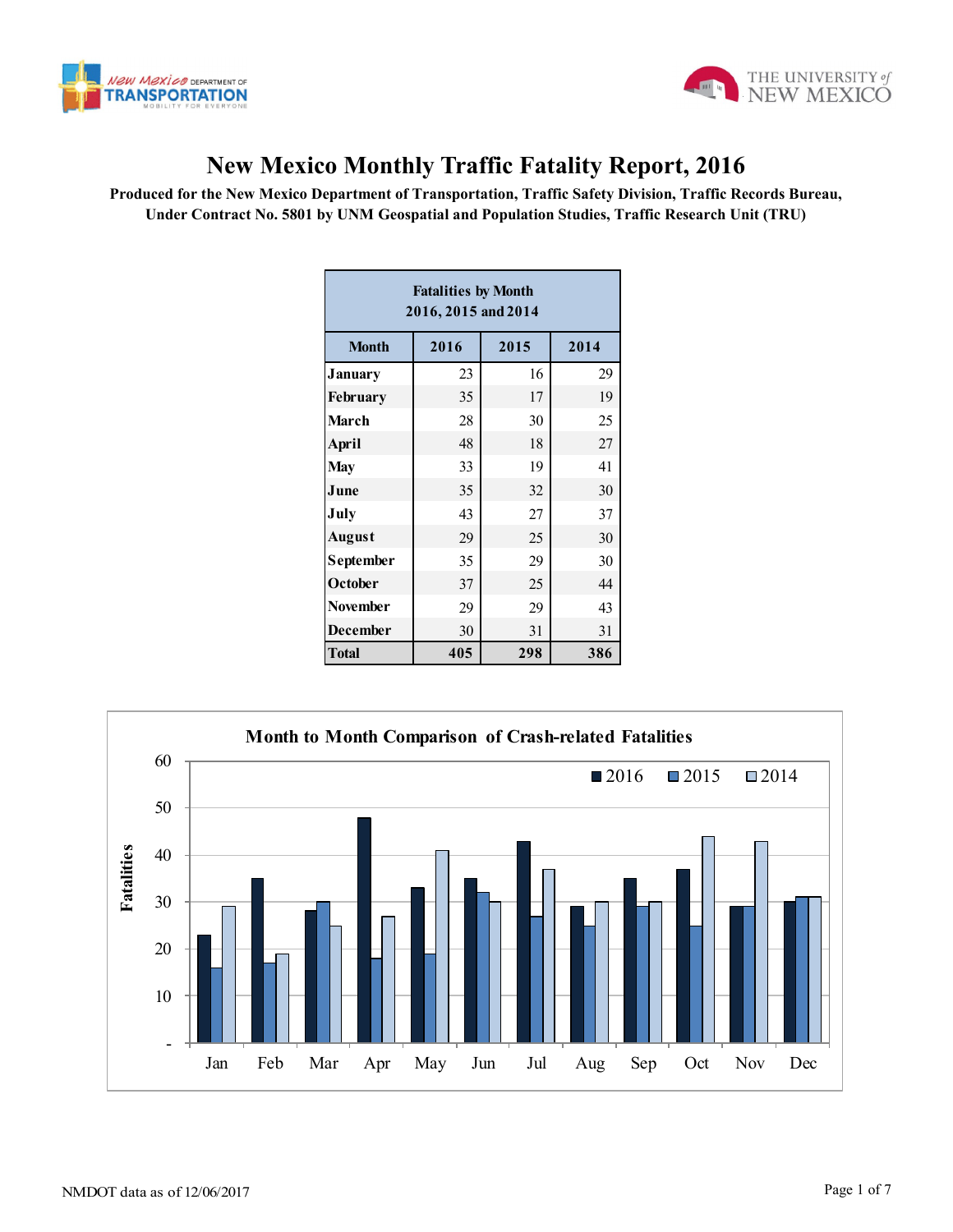



| <b>Fatalities by Vehicle Type, 2016</b> |      |                         |                          |                                                     |                          |                      |                    |                          |                                                             |                                   |
|-----------------------------------------|------|-------------------------|--------------------------|-----------------------------------------------------|--------------------------|----------------------|--------------------|--------------------------|-------------------------------------------------------------|-----------------------------------|
| <b>Month</b><br>in 2016                 | Cars | Pickup<br><b>Trucks</b> | Semi<br><b>Trucks</b>    | Vans,<br>SUVs,<br><b>Utility</b><br><b>Vehicles</b> | <b>ATV</b><br>(4W)       | <b>Motorcyclists</b> | <b>Pedestrians</b> | Pedalcyclists            | <b>Vehicle</b><br><b>Type</b><br><b>Unknown</b><br>or Other | <b>Total</b><br><b>Fatalities</b> |
| <b>January</b>                          | 8    | 3                       |                          | $\overline{c}$                                      | $\blacksquare$           |                      | $\mathcal{I}$      |                          | $\blacksquare$                                              | 23                                |
| February                                | 6    | 11                      | $\overline{\phantom{a}}$ | 9                                                   | $\overline{\phantom{a}}$ | $\overline{2}$       | $\overline{7}$     | $\overline{\phantom{a}}$ | $\overline{\phantom{a}}$                                    | 35                                |
| <b>March</b>                            | 9    | $\overline{7}$          | $\overline{\phantom{a}}$ | 6                                                   | ۰                        | 3                    | 3                  |                          | -                                                           | 28                                |
| <b>April</b>                            | 13   | 9                       | $\overline{2}$           | 6                                                   | $\overline{\phantom{a}}$ | 10                   | 7                  | 1                        | $\overline{\phantom{0}}$                                    | 48                                |
| <b>May</b>                              | 9    | 8                       | $\overline{\phantom{a}}$ | 3                                                   | $\overline{\phantom{a}}$ | 8                    | 4                  |                          | $\blacksquare$                                              | 33                                |
| June                                    | 9    | $\overline{4}$          | $\overline{\phantom{a}}$ | 9                                                   | $\overline{\phantom{a}}$ | 6                    | $\overline{7}$     | $\overline{\phantom{a}}$ | $\overline{\phantom{a}}$                                    | 35                                |
| July                                    | 14   | 5                       | $\overline{\phantom{0}}$ | 14                                                  | $\blacksquare$           | 3                    | $\tau$             | $\qquad \qquad$          | ۰                                                           | 43                                |
| <b>August</b>                           | 9    | 6                       | $\mathbf{1}$             | 6                                                   | $\overline{\phantom{a}}$ | $\overline{2}$       | $\overline{4}$     | 1                        | -                                                           | 29                                |
| <b>September</b>                        | 5    | 6                       | 3                        | 10                                                  |                          | 6                    | 4                  | $\overline{\phantom{a}}$ | $\qquad \qquad \blacksquare$                                | 35                                |
| October                                 | 6    | $\overline{7}$          | -                        | 6                                                   |                          | 3                    | 14                 | $\overline{\phantom{a}}$ | $\overline{\phantom{a}}$                                    | 37                                |
| November                                | 9    | 5                       | $\overline{\phantom{a}}$ | 5                                                   | -                        | $\overline{2}$       | 8                  | $\overline{\phantom{a}}$ | -                                                           | 29                                |
| <b>December</b>                         | 13   | 5                       | $\overline{\phantom{0}}$ | 6                                                   | $\overline{\phantom{a}}$ |                      | 5                  | $\overline{\phantom{a}}$ | -                                                           | 30                                |
| <b>Total</b>                            | 110  | 76                      | $\overline{7}$           | 82                                                  | $\mathbf{2}$             | 47                   | 77                 | $\overline{\mathbf{4}}$  | -                                                           | 405                               |

| Fatalities by Alcohol Involvement <sup>1</sup> , 2016 |                                   |                                 |                                  |                                   |  |  |  |  |  |  |
|-------------------------------------------------------|-----------------------------------|---------------------------------|----------------------------------|-----------------------------------|--|--|--|--|--|--|
| <b>Month</b><br>in 2016                               | Alcohol-<br>involved <sup>1</sup> | <b>Not Alcohol-</b><br>involved | <b>Alcohol</b><br><b>Unknown</b> | <b>Total</b><br><b>Fatalities</b> |  |  |  |  |  |  |
| <b>January</b>                                        | 11                                | 12                              | $\qquad \qquad \blacksquare$     | 23                                |  |  |  |  |  |  |
| February                                              | 13                                | 22                              |                                  | 35                                |  |  |  |  |  |  |
| <b>March</b>                                          | 8                                 | 20                              |                                  | 28                                |  |  |  |  |  |  |
| <b>April</b>                                          | 20                                | 28                              |                                  | 48                                |  |  |  |  |  |  |
| <b>May</b>                                            | 13                                | 20                              |                                  | 33                                |  |  |  |  |  |  |
| June                                                  | 17                                | 18                              |                                  | 35                                |  |  |  |  |  |  |
| July                                                  | 19                                | 24                              |                                  | 43                                |  |  |  |  |  |  |
| <b>August</b>                                         | 9                                 | 20                              |                                  | 29                                |  |  |  |  |  |  |
| September                                             | 14                                | 21                              |                                  | 35                                |  |  |  |  |  |  |
| October                                               | 19                                | 18                              |                                  | 37                                |  |  |  |  |  |  |
| <b>November</b>                                       | 14                                | 15                              | $\overline{\phantom{0}}$         | 29                                |  |  |  |  |  |  |
| <b>December</b>                                       | 14                                | 16                              |                                  | 30                                |  |  |  |  |  |  |
| <b>Total</b>                                          | 171                               | 234                             |                                  | 405                               |  |  |  |  |  |  |

| <b>Alcohol-involved</b> Fatalities |      |      |      |  |  |  |  |  |
|------------------------------------|------|------|------|--|--|--|--|--|
| <b>Month</b>                       | 2016 | 2015 | 2014 |  |  |  |  |  |
| <b>January</b>                     | 11   | 13   | 10   |  |  |  |  |  |
| February                           | 13   | 5    | 8    |  |  |  |  |  |
| <b>March</b>                       | 8    | 11   | 13   |  |  |  |  |  |
| <b>April</b>                       | 20   | 9    | 10   |  |  |  |  |  |
| <b>May</b>                         | 13   | 5    | 17   |  |  |  |  |  |
| June                               | 17   | 12   | 13   |  |  |  |  |  |
| July                               | 19   | 14   | 23   |  |  |  |  |  |
| <b>August</b>                      | 9    | 12   | 8    |  |  |  |  |  |
| September                          | 14   | 11   | 16   |  |  |  |  |  |
| October                            | 19   | 8    | 22   |  |  |  |  |  |
| <b>November</b>                    | 14   | 15   | 19   |  |  |  |  |  |
| <b>December</b>                    | 14   | 5    | 11   |  |  |  |  |  |
| <b>Total</b>                       | 171  | 120  | 170  |  |  |  |  |  |

<sup>1</sup> All fatalities in alcohol-involved crashes.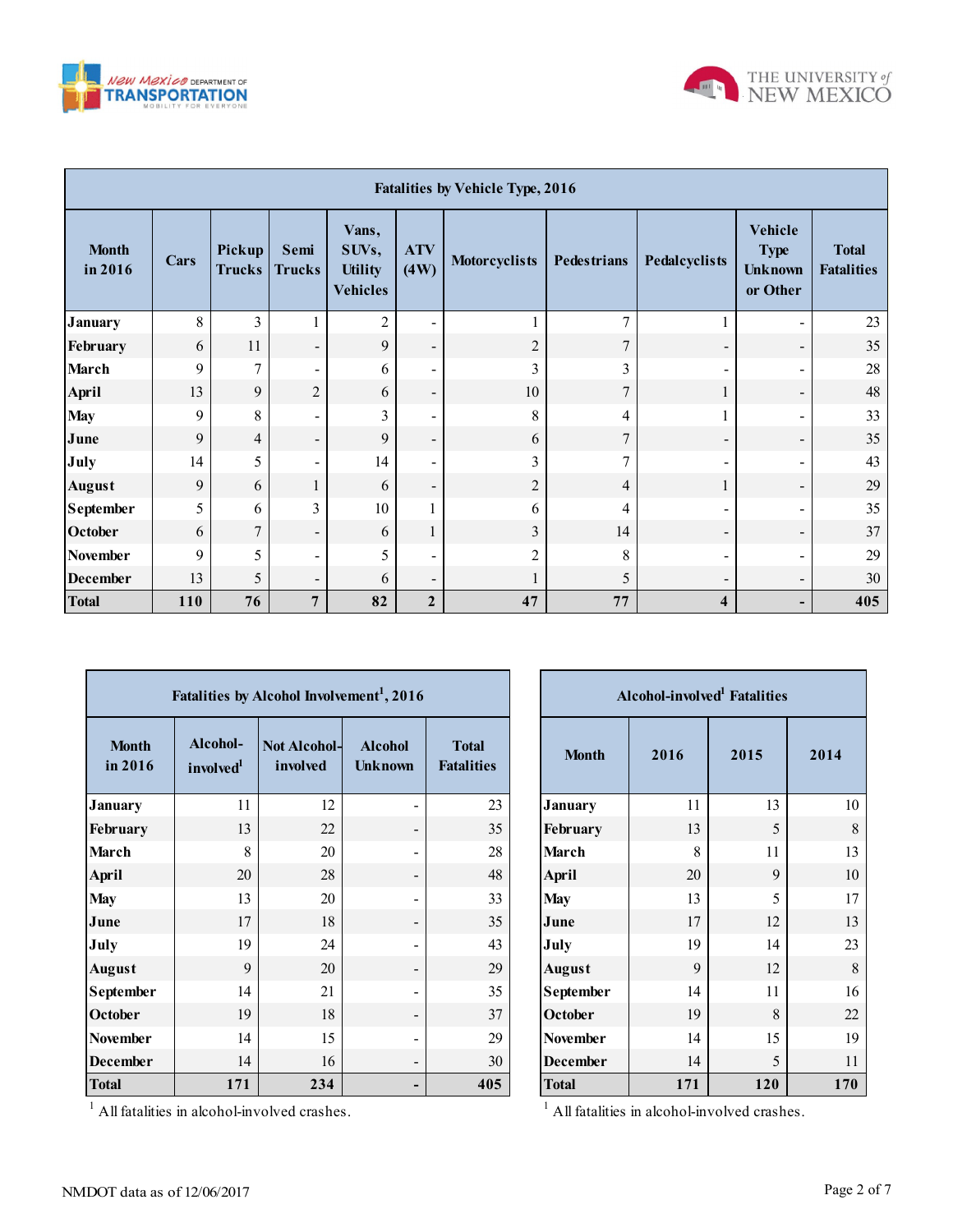



| <b>Fatalities Under 21,</b><br>2016 |                         |  |  |  |  |
|-------------------------------------|-------------------------|--|--|--|--|
| Age                                 | <b>Fatalities</b>       |  |  |  |  |
| $\mathbf{1}$                        | 3                       |  |  |  |  |
| $\overline{c}$                      | $\overline{\mathbf{3}}$ |  |  |  |  |
| 3                                   | $\overline{\mathbf{3}}$ |  |  |  |  |
| $\overline{4}$                      | $\mathbf{1}$            |  |  |  |  |
| 5                                   | $\mathbf{1}$            |  |  |  |  |
| 6                                   | $\mathbf 1$             |  |  |  |  |
| $\overline{7}$                      |                         |  |  |  |  |
| 8                                   | $\mathbf 1$             |  |  |  |  |
| 9                                   |                         |  |  |  |  |
| 10                                  | 1                       |  |  |  |  |
| 11                                  | $\mathbf{1}$            |  |  |  |  |
| 12                                  | $\overline{4}$          |  |  |  |  |
| 13                                  | $\mathbf{1}$            |  |  |  |  |
| 14                                  |                         |  |  |  |  |
| 15                                  | $\overline{4}$          |  |  |  |  |
| 16                                  | $\overline{c}$          |  |  |  |  |
| 17                                  | 6                       |  |  |  |  |
| 18                                  | 9                       |  |  |  |  |
| 19                                  | 13                      |  |  |  |  |
| 20                                  | 5                       |  |  |  |  |
| <b>Total</b>                        | 59                      |  |  |  |  |

|                                                 |                                   |                                                                                   | Alcohol-involved <sup>1</sup> Fatalities, 2016                                                                                        |      |                                        |                                                   |                                                   |  |  |  |  |  |  |  |
|-------------------------------------------------|-----------------------------------|-----------------------------------------------------------------------------------|---------------------------------------------------------------------------------------------------------------------------------------|------|----------------------------------------|---------------------------------------------------|---------------------------------------------------|--|--|--|--|--|--|--|
| <b>Month</b><br>in 2016                         | <b>Total</b><br><b>Fatalities</b> | Percent<br>Motorcyclist<br>Motorcyclist<br><b>Fatalities</b><br><b>Fatalities</b> |                                                                                                                                       |      | <b>Pedestrian</b><br><b>Fatalities</b> |                                                   | Percent<br><b>Pedestrian</b><br><b>Fatalities</b> |  |  |  |  |  |  |  |
| <b>January</b>                                  | 23                                |                                                                                   | $0.0\%$                                                                                                                               |      | 5                                      |                                                   | 21.7%                                             |  |  |  |  |  |  |  |
| February                                        | 35                                | $\mathbf{1}$                                                                      | 2.9%                                                                                                                                  |      | 4                                      |                                                   | 11.4%                                             |  |  |  |  |  |  |  |
| March                                           | 28                                |                                                                                   | $0.0\%$                                                                                                                               |      | 1                                      |                                                   | 3.6%                                              |  |  |  |  |  |  |  |
| <b>April</b>                                    | 48                                | 1                                                                                 | 2.1%                                                                                                                                  |      | 5                                      |                                                   | 10.4%                                             |  |  |  |  |  |  |  |
| <b>May</b>                                      | 33                                | 4                                                                                 | 12.1%                                                                                                                                 |      | 3                                      |                                                   | 9.1%                                              |  |  |  |  |  |  |  |
| June                                            | 35                                | 1                                                                                 | 2.9%                                                                                                                                  |      | $\tau$                                 |                                                   | 20.0%                                             |  |  |  |  |  |  |  |
| July                                            | 43                                | 1                                                                                 | 2.3%                                                                                                                                  |      | 7                                      |                                                   | 16.3%                                             |  |  |  |  |  |  |  |
| <b>August</b>                                   | 29                                | 1                                                                                 | 3.4%                                                                                                                                  |      | 2                                      |                                                   | 6.9%                                              |  |  |  |  |  |  |  |
| September                                       | 35                                | 3                                                                                 | 8.6%                                                                                                                                  |      | $\overline{3}$                         |                                                   | 8.6%                                              |  |  |  |  |  |  |  |
| October                                         | 37                                | 1                                                                                 | 2.7%                                                                                                                                  |      | 9                                      |                                                   | 24.3%                                             |  |  |  |  |  |  |  |
| <b>November</b>                                 | 29                                | 1                                                                                 | 3.4%                                                                                                                                  |      | 4                                      |                                                   | 13.8%                                             |  |  |  |  |  |  |  |
| <b>December</b>                                 | 30                                |                                                                                   | $0.0\%$                                                                                                                               |      | $\overline{2}$                         |                                                   | 6.7%                                              |  |  |  |  |  |  |  |
| <b>Total</b>                                    | 405                               | 14                                                                                | 3.5%                                                                                                                                  |      | 52                                     |                                                   | 12.8%                                             |  |  |  |  |  |  |  |
| $1$ All fatalities in alcohol-involved crashes. |                                   |                                                                                   |                                                                                                                                       |      |                                        |                                                   |                                                   |  |  |  |  |  |  |  |
|                                                 |                                   |                                                                                   | Alcohol-involved <sup>1</sup> Fatalities, 2016                                                                                        |      |                                        |                                                   |                                                   |  |  |  |  |  |  |  |
|                                                 |                                   | Alcohol-involved                                                                  |                                                                                                                                       |      | 171                                    |                                                   | 42.2%                                             |  |  |  |  |  |  |  |
|                                                 |                                   | Not Alcohol-involved                                                              |                                                                                                                                       |      | 234                                    |                                                   | 57.8%                                             |  |  |  |  |  |  |  |
|                                                 |                                   | Alcohol Unknown                                                                   |                                                                                                                                       |      | $\theta$                               |                                                   | $0.0\%$                                           |  |  |  |  |  |  |  |
|                                                 |                                   | <b>Total</b>                                                                      |                                                                                                                                       |      | 405                                    |                                                   | 100%                                              |  |  |  |  |  |  |  |
|                                                 |                                   |                                                                                   | All fatalities in alcohol-involved crashes.                                                                                           |      |                                        |                                                   |                                                   |  |  |  |  |  |  |  |
| ۱,                                              |                                   |                                                                                   | Fatalities by Vehicle <sup>1</sup> Occupant Seat Belt Usage,                                                                          | 2016 |                                        |                                                   |                                                   |  |  |  |  |  |  |  |
|                                                 |                                   | <b>Restraint</b><br><b>Unknown</b><br><b>Yes</b><br>N <sub>o</sub>                |                                                                                                                                       |      |                                        |                                                   | <b>Total</b>                                      |  |  |  |  |  |  |  |
| 26                                              |                                   | Seat Belt                                                                         | 120                                                                                                                                   | 147  |                                        | 1                                                 | 268                                               |  |  |  |  |  |  |  |
| $^{23}$<br>19                                   |                                   |                                                                                   | <sup>1</sup> Total vehicle occupant fatalities. Excludes motorcyclist,<br>4W/ATV, semi truck, pedestrian and pedalcyclist fatalities. |      |                                        |                                                   |                                                   |  |  |  |  |  |  |  |
|                                                 |                                   |                                                                                   |                                                                                                                                       |      |                                        | <b>Fatalities by Residency and Location, 2016</b> |                                                   |  |  |  |  |  |  |  |

| Alcohol-involved <sup>1</sup> Fatalities, 2016 |     |          |  |  |  |  |  |  |  |
|------------------------------------------------|-----|----------|--|--|--|--|--|--|--|
| Alcohol-involved                               | 171 | $42.2\%$ |  |  |  |  |  |  |  |
| Not Alcohol-involved                           | 234 | 57.8%    |  |  |  |  |  |  |  |
| Alcohol Unknown                                | 0   | $0.0\%$  |  |  |  |  |  |  |  |
| <b>Total</b>                                   | 405 | $100\%$  |  |  |  |  |  |  |  |

| Fatalities by Vehicle <sup>1</sup> Occupant Seat Belt Usage,<br>2016 |     |                |                |              |  |  |  |
|----------------------------------------------------------------------|-----|----------------|----------------|--------------|--|--|--|
| <b>Restraint</b>                                                     | Yes | N <sub>0</sub> | <b>Unknown</b> | <b>Total</b> |  |  |  |
| Seat Belt                                                            | 120 | 147            |                |              |  |  |  |

| <b>Fatalities by Residency and Location, 2016</b> |                                      |                                    |              |     |  |  |  |  |
|---------------------------------------------------|--------------------------------------|------------------------------------|--------------|-----|--|--|--|--|
| Location                                          | <b>New Mexico</b><br><b>Resident</b> | <b>Unknown</b><br><b>Residency</b> | <b>Total</b> |     |  |  |  |  |
| Rural                                             | 159                                  | 66                                 | 2            | 227 |  |  |  |  |
| Urban                                             | 163                                  | 15                                 | -            | 178 |  |  |  |  |
| Unknown                                           |                                      | -                                  | -            |     |  |  |  |  |
| <b>Total</b>                                      | 322                                  | 81                                 | 2            | 405 |  |  |  |  |

| Motorcyclist/4W Helmet Usage,<br>2016 |                   |  |  |  |  |  |
|---------------------------------------|-------------------|--|--|--|--|--|
| <b>Helmet Usage</b>                   | <b>Fatalities</b> |  |  |  |  |  |
| Yes                                   | 26                |  |  |  |  |  |
| $\rm No$                              | 23                |  |  |  |  |  |
| Unknown                               |                   |  |  |  |  |  |
| Total                                 |                   |  |  |  |  |  |

| Senior (65+) Fatalities, |                   |  |  |  |  |  |
|--------------------------|-------------------|--|--|--|--|--|
| <b>Year</b>              | <b>Fatalities</b> |  |  |  |  |  |
| 2016                     | 60                |  |  |  |  |  |
| 2015                     | 37                |  |  |  |  |  |
| 2014                     | 37                |  |  |  |  |  |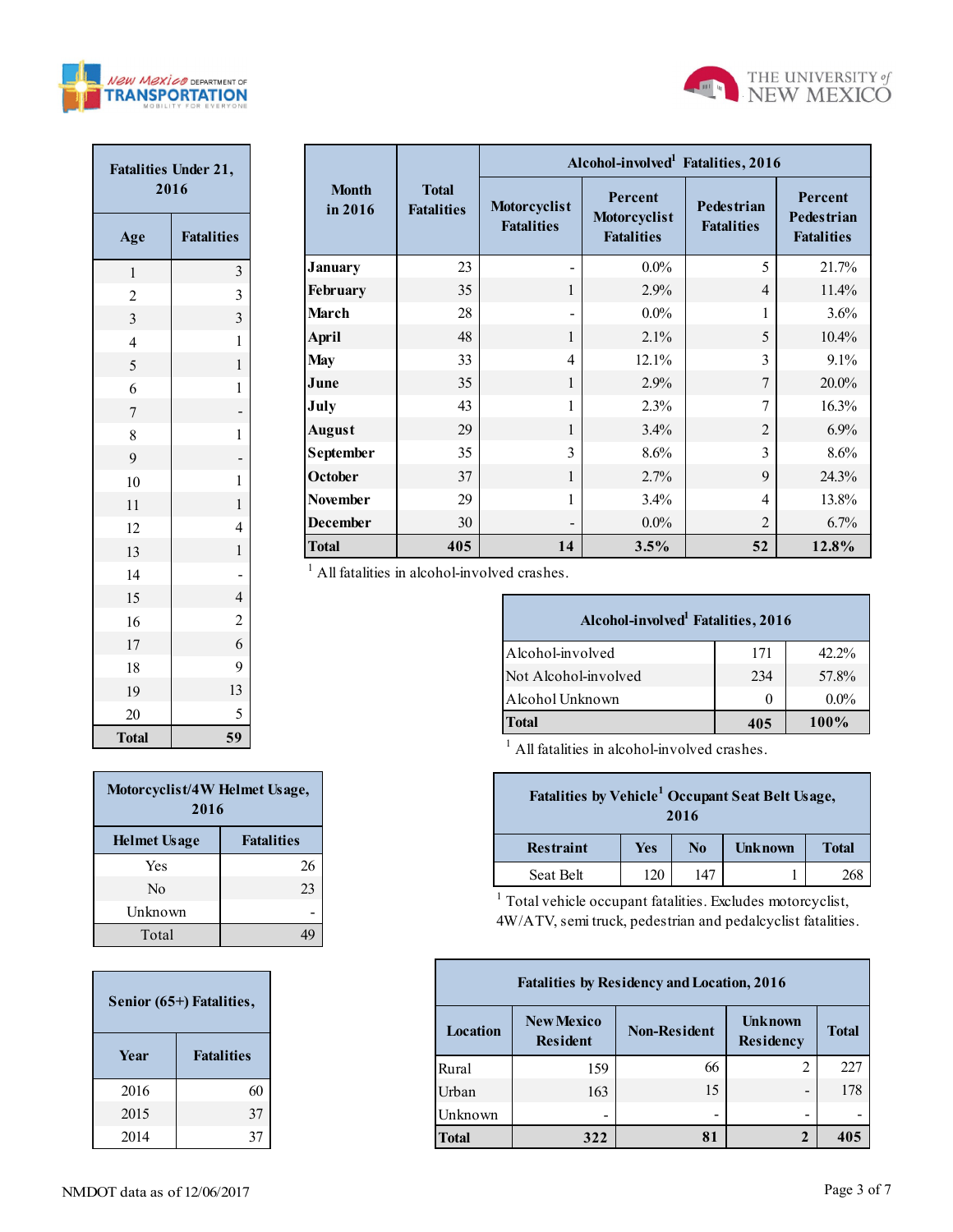



| Month to Month Comparison of Fatalities by Alcohol Involvement, 2016, 2015 and 2014 |                               |                        |                          |     |                               |                        |                          |     |                               |                        |                              |     |
|-------------------------------------------------------------------------------------|-------------------------------|------------------------|--------------------------|-----|-------------------------------|------------------------|--------------------------|-----|-------------------------------|------------------------|------------------------------|-----|
|                                                                                     |                               | <b>2016 Fatalities</b> |                          |     |                               | <b>2015 Fatalities</b> |                          |     |                               | <b>2014 Fatalities</b> |                              |     |
| <b>Month</b>                                                                        | Alcohol-involved <sup>1</sup> |                        | <b>Total</b>             |     | Alcohol-involved <sup>1</sup> |                        | <b>Total</b>             |     | Alcohol-involved <sup>1</sup> |                        | <b>Total</b>                 |     |
|                                                                                     | <b>Yes</b>                    | N <sub>0</sub>         | Unk                      |     | <b>Yes</b>                    | N <sub>0</sub>         | Unk                      |     | <b>Yes</b>                    | N <sub>0</sub>         | Unk                          |     |
| <b>January</b>                                                                      | 11                            | 12                     | -                        | 23  | 13                            | 3                      | $\blacksquare$           | 16  | 10                            | 19                     | $\blacksquare$               | 29  |
| February                                                                            | 13                            | 22                     | -                        | 35  | 5                             | 12                     | $\overline{\phantom{a}}$ | 17  | 8                             | 11                     | $\overline{\phantom{a}}$     | 19  |
| <b>March</b>                                                                        | 8                             | 20                     | Ξ.                       | 28  | 11                            | 19                     | -                        | 30  | 13                            | 12                     | $\overline{\phantom{a}}$     | 25  |
| <b>April</b>                                                                        | 20                            | 28                     | $\overline{\phantom{0}}$ | 48  | 9                             | 9                      | $\overline{\phantom{a}}$ | 18  | 10                            | 17                     | $\overline{\phantom{a}}$     | 27  |
| <b>May</b>                                                                          | 13                            | 20                     | Ξ.                       | 33  | 5                             | 14                     | Ξ.                       | 19  | 17                            | 24                     | $\blacksquare$               | 41  |
| June                                                                                | 17                            | 18                     | $\overline{\phantom{0}}$ | 35  | 12                            | 20                     | $\overline{\phantom{0}}$ | 32  | 13                            | 17                     | $\overline{\phantom{a}}$     | 30  |
| July                                                                                | 19                            | 24                     | $\overline{\phantom{0}}$ | 43  | 14                            | 13                     | $\overline{\phantom{a}}$ | 27  | 23                            | 14                     | $\blacksquare$               | 37  |
| <b>August</b>                                                                       | 9                             | 20                     | $\overline{\phantom{0}}$ | 29  | 12                            | 13                     | $\overline{\phantom{a}}$ | 25  | 8                             | 22                     | $\overline{\phantom{a}}$     | 30  |
| <b>September</b>                                                                    | 14                            | 21                     | Ξ.                       | 35  | 11                            | 18                     | $\overline{\phantom{a}}$ | 29  | 16                            | 14                     | $\overline{\phantom{a}}$     | 30  |
| October                                                                             | 19                            | 18                     | $\overline{\phantom{0}}$ | 37  | 8                             | 17                     | $\overline{\phantom{a}}$ | 25  | 22                            | 22                     | $\overline{\phantom{a}}$     | 44  |
| <b>November</b>                                                                     | 14                            | 15                     | Ξ.                       | 29  | 15                            | 14                     | $\blacksquare$           | 29  | 19                            | 24                     | $\blacksquare$               | 43  |
| <b>December</b>                                                                     | 14                            | 16                     | $\overline{\phantom{0}}$ | 30  | 5                             | 26                     | $\overline{\phantom{a}}$ | 31  | 11                            | 20                     | $\overline{\phantom{a}}$     | 31  |
| <b>Total</b>                                                                        | 171                           | 234                    | -                        | 405 | 120                           | 178                    | -                        | 298 | 170                           | 216                    | $\qquad \qquad \blacksquare$ | 386 |

 $1$  Identifies whether the fatality resulted from an alcohol-involved crash.

|                                                                                                                           | Month to Month Comparison of Fatalities by Seat Belt Usage, 2016, 2015 and 2014 |                        |                          |                    |                |                        |                              |                    |                        |                        |                          |                    |  |
|---------------------------------------------------------------------------------------------------------------------------|---------------------------------------------------------------------------------|------------------------|--------------------------|--------------------|----------------|------------------------|------------------------------|--------------------|------------------------|------------------------|--------------------------|--------------------|--|
| <b>Month</b>                                                                                                              |                                                                                 | <b>2016 Fatalities</b> |                          |                    |                | <b>2015 Fatalities</b> |                              |                    | <b>2014 Fatalities</b> |                        |                          |                    |  |
|                                                                                                                           |                                                                                 | Seat Belt <sup>1</sup> |                          | Total <sup>2</sup> |                | Seat Belt <sup>1</sup> |                              | Total <sup>2</sup> |                        | Seat Belt <sup>1</sup> |                          | Total <sup>2</sup> |  |
|                                                                                                                           | Yes                                                                             | N <sub>0</sub>         | <b>Unk</b>               |                    | <b>Yes</b>     | N <sub>0</sub>         | Unk                          |                    | <b>Yes</b>             | N <sub>0</sub>         | <b>Unk</b>               |                    |  |
| <b>January</b>                                                                                                            | 8                                                                               | 5                      |                          | 13                 | 3              | 6                      | $\overline{\phantom{a}}$     | 9                  | 8                      | 10                     | $\overline{\phantom{a}}$ | 18                 |  |
| February                                                                                                                  | $\overline{4}$                                                                  | 21                     | 1                        | 26                 | $\overline{2}$ | 7                      | $\overline{\phantom{a}}$     | 9                  | 6                      | 9                      | $\overline{\phantom{a}}$ | 15                 |  |
| <b>March</b>                                                                                                              | 11                                                                              | 11                     |                          | 22                 | 9              | 8                      | $\overline{\phantom{a}}$     | 17                 | 4                      | 13                     | $\blacksquare$           | 17                 |  |
| April                                                                                                                     | 14                                                                              | 14                     | $\overline{\phantom{a}}$ | 28                 | 6              | 9                      | $\overline{\phantom{a}}$     | 15                 | $\overline{2}$         | 13                     | $\overline{\phantom{a}}$ | 15                 |  |
| <b>May</b>                                                                                                                |                                                                                 | 13                     | ٠                        | 20                 | 3              | 9                      | $\overline{\phantom{a}}$     | 12                 | 8                      | 17                     | $\overline{\phantom{a}}$ | 25                 |  |
| June                                                                                                                      | 9                                                                               | 13                     | $\overline{\phantom{a}}$ | 22                 | $\overline{7}$ | 14                     | $\overline{\phantom{a}}$     | 21                 | 4                      | 10                     | $\overline{\phantom{a}}$ | 14                 |  |
| July                                                                                                                      | 14                                                                              | 19                     | ٠                        | 33                 | 6              | 11                     | $\overline{\phantom{a}}$     | 17                 | 10                     | 12                     | $\blacksquare$           | 22                 |  |
| <b>August</b>                                                                                                             | 13                                                                              | 8                      | $\overline{\phantom{a}}$ | 21                 | $\overline{4}$ | $\overline{7}$         | $\qquad \qquad \blacksquare$ | 11                 | 6                      | 8                      | $\overline{\phantom{a}}$ | 14                 |  |
| <b>September</b>                                                                                                          | 14                                                                              | 7                      | ۰                        | 21                 | 6              | 10                     | $\blacksquare$               | 16                 | 6                      | 10                     | $\overline{\phantom{a}}$ | 16                 |  |
| October                                                                                                                   | 5                                                                               | 14                     | $\overline{\phantom{a}}$ | 19                 | $\overline{4}$ | 9                      | $\overline{\phantom{a}}$     | 13                 | 14                     | 20                     | $\overline{\phantom{a}}$ | 34                 |  |
| <b>November</b>                                                                                                           | 9                                                                               | 10                     | ۰                        | 19                 | 4              | 15                     | 1                            | 20                 | 7                      | 19                     | $\blacksquare$           | 26                 |  |
| <b>December</b>                                                                                                           | 12                                                                              | 12                     | $\overline{\phantom{a}}$ | 24                 | 15             | 10                     | $\overline{\phantom{a}}$     | 25                 | 8                      | 10                     | 1                        | 19                 |  |
| <b>Total</b>                                                                                                              | 120                                                                             | 147                    | 1                        | 268                | 69             | 115                    | $\mathbf{1}$                 | 185                | 83                     | 151                    | 1                        | 235                |  |
| <sup>1</sup> Identifies whether a vehicle occupant was belted (Yes), unbelted (No), or belt usage was not reported (Unk). |                                                                                 |                        |                          |                    |                |                        |                              |                    |                        |                        |                          |                    |  |

<sup>2</sup> Total vehicle occupant fatalities. Excludes motorcyclist,  $4W/ATV$ , semi truck, pedestrian and pedalcyclist fatalities.

Г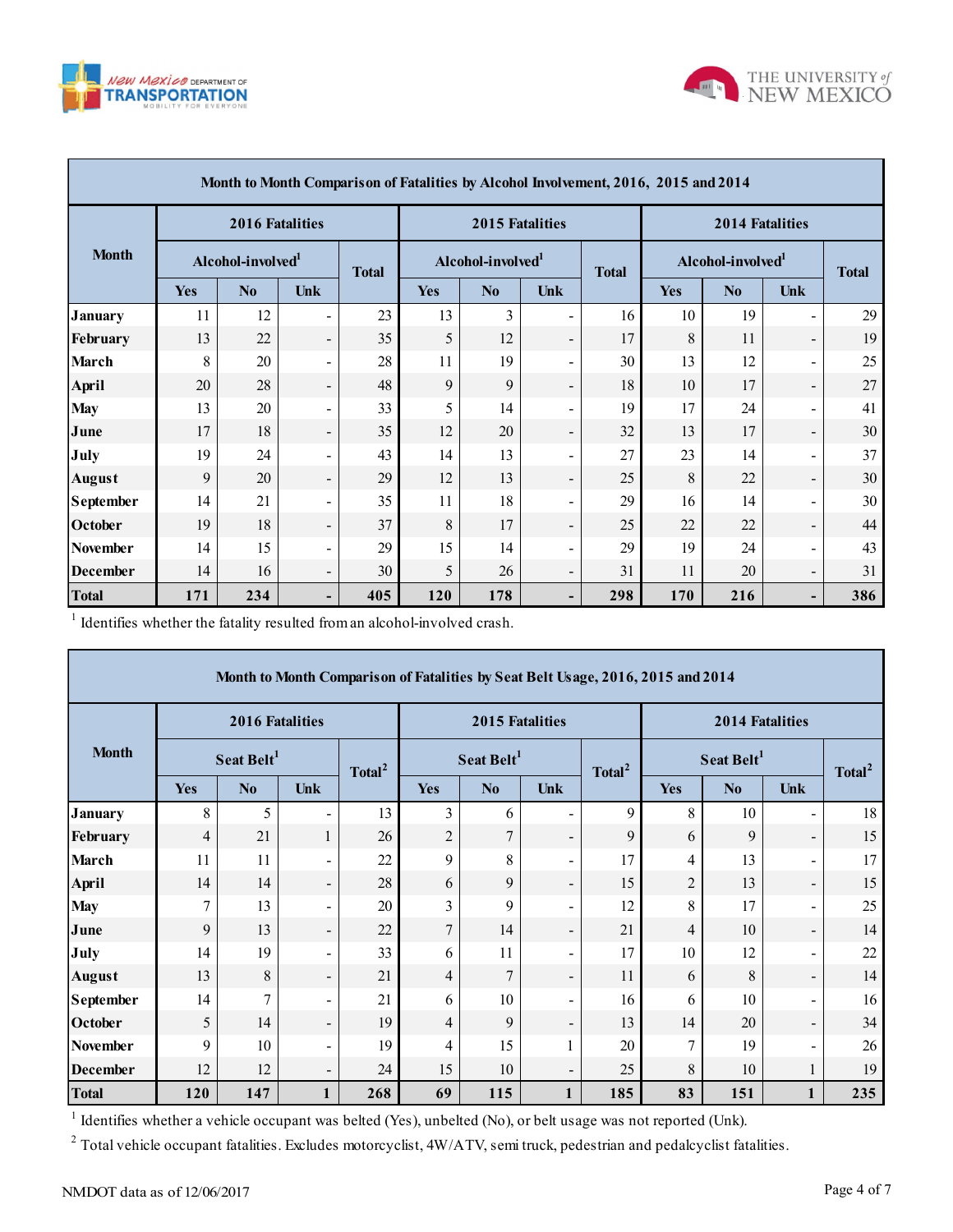



| <b>Fatalities by County and Month, 2016</b> |                          |                          |                              |                          |                              |                              |                              |                              |                              |                          |                          |                              |                          |                         |
|---------------------------------------------|--------------------------|--------------------------|------------------------------|--------------------------|------------------------------|------------------------------|------------------------------|------------------------------|------------------------------|--------------------------|--------------------------|------------------------------|--------------------------|-------------------------|
| <b>County</b>                               | Jan.                     | Feb.                     | Mar.                         | Apr.                     | <b>May</b>                   | Jun.                         | Jul.                         | Aug.                         | Sep.                         | Oct.                     | Nov.                     | Dec.                         | 2016<br><b>Total</b>     | 2015<br><b>Total</b>    |
| Bernalillo                                  | 11                       | $10\,$                   | $\overline{3}$               | 11                       | $\mathfrak{g}$               | $\,8\,$                      | $\,8\,$                      | 8                            | 5                            | 13                       | 9                        | 5                            | 100                      | 64                      |
| Catron                                      | $\overline{\phantom{a}}$ | ÷,                       | $\overline{\phantom{0}}$     | -                        | $\overline{\phantom{a}}$     | $\qquad \qquad \blacksquare$ | $\overline{\phantom{0}}$     | $\qquad \qquad \blacksquare$ | $\overline{\phantom{a}}$     | -                        | $\overline{\phantom{0}}$ | $\overline{\phantom{a}}$     | -                        |                         |
| Chaves                                      | $\overline{\phantom{a}}$ | 3                        | 3                            | L,                       | $\overline{\phantom{a}}$     | $\overline{2}$               | $\mathbf{1}$                 | $\overline{\phantom{a}}$     | 3                            | $\blacksquare$           | 1                        | $\mathbf{1}$                 | 14                       | 13                      |
| Cibola                                      | 1                        | ÷,                       | 1                            | $\mathbf{1}$             | $\overline{c}$               | $\mathbf{1}$                 | 3                            | $\mathbf{1}$                 | $\overline{4}$               | $\overline{3}$           | $\overline{\phantom{0}}$ | $\qquad \qquad \blacksquare$ | 17                       | 11                      |
| Colfax                                      | $\blacksquare$           | $\overline{\phantom{a}}$ | $\blacksquare$               |                          | 1                            | 1                            | $\mathbf{1}$                 | $\qquad \qquad \blacksquare$ | $\overline{c}$               |                          |                          | $\overline{\phantom{a}}$     | 5                        | 4                       |
| Curry                                       | $\overline{\phantom{a}}$ | $\overline{\phantom{0}}$ | 1                            | $\,1$                    | $\overline{\phantom{0}}$     | $\mathbf{1}$                 | $\mathbf{1}$                 | $\overline{\phantom{a}}$     | $\overline{\phantom{a}}$     | $\overline{\phantom{0}}$ | $\overline{c}$           | $\mathbf{1}$                 | $\overline{7}$           | $\boldsymbol{2}$        |
| De Baca                                     | $\blacksquare$           | $\blacksquare$           | 1                            |                          | $\blacksquare$               | 1                            | $\mathbf{1}$                 | $\mathbf{1}$                 | $\blacksquare$               | $\mathbf{1}$             |                          | $\overline{\phantom{a}}$     | 5                        | 3                       |
| Doña Ana                                    | $\mathbf{1}$             | $\overline{\mathbf{3}}$  | $\overline{c}$               | $\overline{5}$           | $\,1$                        | 3                            | $\blacksquare$               | $\mathbf{1}$                 | $\overline{4}$               | $\overline{\phantom{a}}$ | $\overline{c}$           | $\overline{c}$               | 24                       | 18                      |
| Eddy                                        | $\blacksquare$           | 1                        | ÷,                           | $\overline{c}$           | $\overline{\mathbf{3}}$      | $\qquad \qquad \blacksquare$ | $\overline{a}$               | $\overline{\phantom{a}}$     | $\mathbf{1}$                 |                          |                          | $\blacksquare$               | $\boldsymbol{7}$         | 10                      |
| Grant                                       | $\overline{\phantom{a}}$ | $\overline{c}$           | 1                            | $\overline{\phantom{0}}$ | $\overline{\phantom{a}}$     | $\overline{\phantom{a}}$     | $\overline{\phantom{0}}$     | $\overline{\phantom{a}}$     | $\overline{\phantom{a}}$     | -                        | $\overline{\phantom{a}}$ | $\overline{\phantom{a}}$     | $\mathbf{3}$             | $\mathbf{3}$            |
| Guadalupe                                   | $\mathbf{1}$             | $\mathbf{1}$             | $\overline{a}$               | $\mathbf{1}$             | 1                            | $\overline{\phantom{a}}$     | $\overline{\mathcal{L}}$     | $\mathbf{1}$                 | $\mathbf{1}$                 | $\mathbf{1}$             | $\overline{\phantom{a}}$ | $\mathbf{1}$                 | 12                       | $\bf 8$                 |
| Harding                                     | $\overline{\phantom{0}}$ | $\overline{\phantom{0}}$ | $\sqrt{2}$                   | $\overline{\phantom{0}}$ | $\overline{\phantom{a}}$     | -                            | $\qquad \qquad \blacksquare$ | -                            | $\overline{\phantom{a}}$     | -                        | $\overline{\phantom{a}}$ | $\overline{\phantom{a}}$     | $\boldsymbol{2}$         |                         |
| Hidalgo                                     | $\overline{\phantom{a}}$ | $\mathbf{1}$             | ÷,                           | $\overline{\phantom{a}}$ | $\overline{\phantom{a}}$     | $\qquad \qquad \blacksquare$ | $\overline{\phantom{a}}$     | $\blacksquare$               | $\blacksquare$               | $\overline{c}$           | $\blacksquare$           | $\blacksquare$               | 3                        | $\mathbf{3}$            |
| Lea                                         | $\overline{\phantom{a}}$ | $\,1$                    | $\overline{\phantom{0}}$     | 5                        | $\overline{\phantom{0}}$     | $\mathbf{1}$                 | $\overline{\phantom{0}}$     | $\overline{\phantom{a}}$     | $\overline{c}$               | $\mathbf{1}$             | $\,1$                    | $\overline{c}$               | 13                       | 13                      |
| Lincoln                                     | $\overline{\phantom{a}}$ | $\mathbf{1}$             | $\overline{\phantom{0}}$     | L,                       | $\overline{\mathbf{3}}$      | $\overline{\phantom{a}}$     | $\mathbf{1}$                 | $\overline{\phantom{a}}$     | $\mathbf{1}$                 | $\mathbf{1}$             |                          | $\blacksquare$               | $\overline{7}$           | 1                       |
| Los Alamos                                  | $\overline{\phantom{0}}$ | ÷,                       | $\overline{\phantom{0}}$     | $\overline{\phantom{0}}$ | $\overline{\phantom{a}}$     | $\overline{\phantom{a}}$     | $\overline{\phantom{0}}$     | $\overline{\phantom{a}}$     | $\overline{\phantom{a}}$     | -                        | $\overline{\phantom{a}}$ | $\overline{\phantom{a}}$     | $\overline{\phantom{a}}$ | Ξ.                      |
| Luna                                        | 3                        | $\overline{\phantom{a}}$ | $\overline{\phantom{0}}$     | $\mathbf{1}$             | $\overline{\mathbf{3}}$      | $\overline{c}$               | $\mathbf{1}$                 | $\overline{\phantom{a}}$     | $\blacksquare$               | $\overline{2}$           | $\overline{\phantom{a}}$ | -                            | 12                       | 6                       |
| McKinley                                    | $\mathbf{1}$             | $\overline{\mathbf{3}}$  | $\mathbf{1}$                 | $\overline{\phantom{0}}$ | $\overline{\phantom{a}}$     | $\overline{c}$               | $\overline{3}$               | $\overline{4}$               | $\overline{\phantom{a}}$     | $\overline{2}$           | $\mathbf{1}$             | 5                            | 22                       | 23                      |
| Mora                                        |                          | $\mathbf{1}$             | 1                            | $\blacksquare$           | $\overline{\phantom{a}}$     | $\overline{\phantom{a}}$     | $\overline{c}$               | $\blacksquare$               | $\blacksquare$               |                          |                          | $\blacksquare$               | 4                        | $\boldsymbol{2}$        |
| Otero                                       | $\overline{\phantom{a}}$ | $\blacksquare$           | $\overline{\phantom{0}}$     | -                        | $\,1$                        | $\qquad \qquad \blacksquare$ | $\overline{\phantom{a}}$     | $\overline{\phantom{a}}$     | -                            | $\mathbf{1}$             | 1                        | $\qquad \qquad \blacksquare$ | 3                        | 10                      |
| Quay                                        | $\blacksquare$           | $\blacksquare$           | $\overline{c}$               | $\overline{\phantom{0}}$ | $\overline{\phantom{a}}$     | $\overline{\phantom{a}}$     | $\overline{a}$               | $\blacksquare$               | $\qquad \qquad \blacksquare$ |                          | $\sqrt{2}$               | $\blacksquare$               | 4                        | 11                      |
| Rio Arriba                                  | $\mathbf{1}$             | $\blacksquare$           | $\overline{\phantom{0}}$     | $\,1$                    | $\,1$                        | $\mathbf{1}$                 | $\overline{c}$               | $\,1$                        | $\overline{c}$               | $\mathbf{1}$             | $\overline{\phantom{0}}$ | $\,1$                        | 11                       | 12                      |
| Roosevelt                                   | $\blacksquare$           | $\overline{\phantom{a}}$ | 1                            | $\overline{\phantom{0}}$ | $\overline{\phantom{a}}$     | $\overline{\phantom{0}}$     | $\blacksquare$               | $\mathbf{1}$                 | $\mathbf{1}$                 | $\mathbf{1}$             | $\overline{\phantom{a}}$ | $\mathbf{1}$                 | 5                        | 5                       |
| San Juan                                    | $\mathbf{1}$             | $\,1$                    | 6                            | $\overline{c}$           | $\overline{c}$               | 3                            | $\overline{\mathcal{L}}$     | $\mathbf{1}$                 | $\overline{\mathbf{3}}$      | 5                        | $\boldsymbol{2}$         | $\overline{c}$               | 32                       | 31                      |
| San Miguel                                  | $\overline{2}$           | $\blacksquare$           | 1                            | $\blacksquare$           | 1                            | 1                            | $\overline{\phantom{a}}$     | $\overline{\phantom{a}}$     | $\mathbf{1}$                 | $\blacksquare$           | 1                        | $\blacksquare$               | $\overline{7}$           | $\overline{\mathbf{4}}$ |
| Sandoval                                    | $\overline{\phantom{a}}$ | ÷,                       | 1                            | $\overline{c}$           | $\mathfrak{Z}$               | $\mathfrak{Z}$               | $\overline{\phantom{0}}$     | $\mathfrak{Z}$               | $\mathbf{1}$                 | 1                        | $\sqrt{2}$               | $\overline{\phantom{a}}$     | 16                       | $\overline{\mathbf{5}}$ |
| Santa Fe                                    | $\overline{\phantom{a}}$ | $\mathbf{1}$             |                              | $\mathbf{1}$             | 1                            | $\overline{c}$               | 5                            | $\overline{3}$               | $\overline{\mathbf{3}}$      | $\mathbf{1}$             | 1                        | 5                            | 23                       | 14                      |
| Sierra                                      | $\overline{\phantom{a}}$ | ÷,                       | $\overline{\phantom{a}}$     | $\sqrt{2}$               | $\qquad \qquad \blacksquare$ | $\qquad \qquad \blacksquare$ | $\mathbf{1}$                 | $\overline{\phantom{a}}$     | $\overline{\phantom{a}}$     | -                        | Ξ                        | $\overline{\phantom{a}}$     | $\mathbf{3}$             | $\mathbf{3}$            |
| Socorro                                     | $\overline{\phantom{a}}$ | $\overline{4}$           | $\blacksquare$               | 5                        | $\blacksquare$               | 3                            | $\mathbf{1}$                 | $\mathbf{1}$                 | $\blacksquare$               |                          | $\overline{\phantom{a}}$ | $\overline{c}$               | 16                       | 4                       |
| Taos                                        | $\overline{\phantom{a}}$ | ÷,                       | $\overline{\phantom{a}}$     | $\overline{c}$           | $\overline{\phantom{0}}$     | $\overline{\phantom{a}}$     | $\overline{c}$               | $\overline{c}$               | $\overline{\phantom{0}}$     | $\mathbf{1}$             | $\mathbf{1}$             | $\overline{\phantom{a}}$     | $\bf 8$                  | $\mathbf{2}$            |
| Torrance                                    | $\overline{\phantom{a}}$ | 1                        | 1                            | 5                        | 1                            | $\blacksquare$               | $\mathbf{1}$                 | $\overline{\phantom{a}}$     | $\mathbf{1}$                 |                          | 1                        | $\mathbf{1}$                 | 12                       | $\bf 8$                 |
| Union                                       | $\overline{\phantom{a}}$ | $\overline{\phantom{a}}$ | $\overline{\phantom{a}}$     | $\overline{\phantom{0}}$ | $\overline{\phantom{a}}$     | $\overline{\phantom{a}}$     | $\mathbf{1}$                 | $\overline{\phantom{a}}$     | $\overline{\phantom{a}}$     | -                        | $\overline{\phantom{a}}$ | $\overline{\phantom{a}}$     | $\mathbf{1}$             | -                       |
| Valencia                                    | $\mathbf{1}$             | 1                        | $\qquad \qquad \blacksquare$ | $\mathbf{1}$             | $\overline{\phantom{a}}$     | $\overline{\phantom{a}}$     | $\blacksquare$               | 1                            | $\blacksquare$               | $\frac{1}{2}$            | $\overline{c}$           | $\mathbf{1}$                 | $\overline{7}$           | $\overline{\mathbf{5}}$ |
| <b>Total</b>                                | 23                       | 35                       | 28                           | 48                       | 33                           | 35                           | 43                           | 29                           | 35                           | 37                       | 29                       | 30                           | 405                      | 298                     |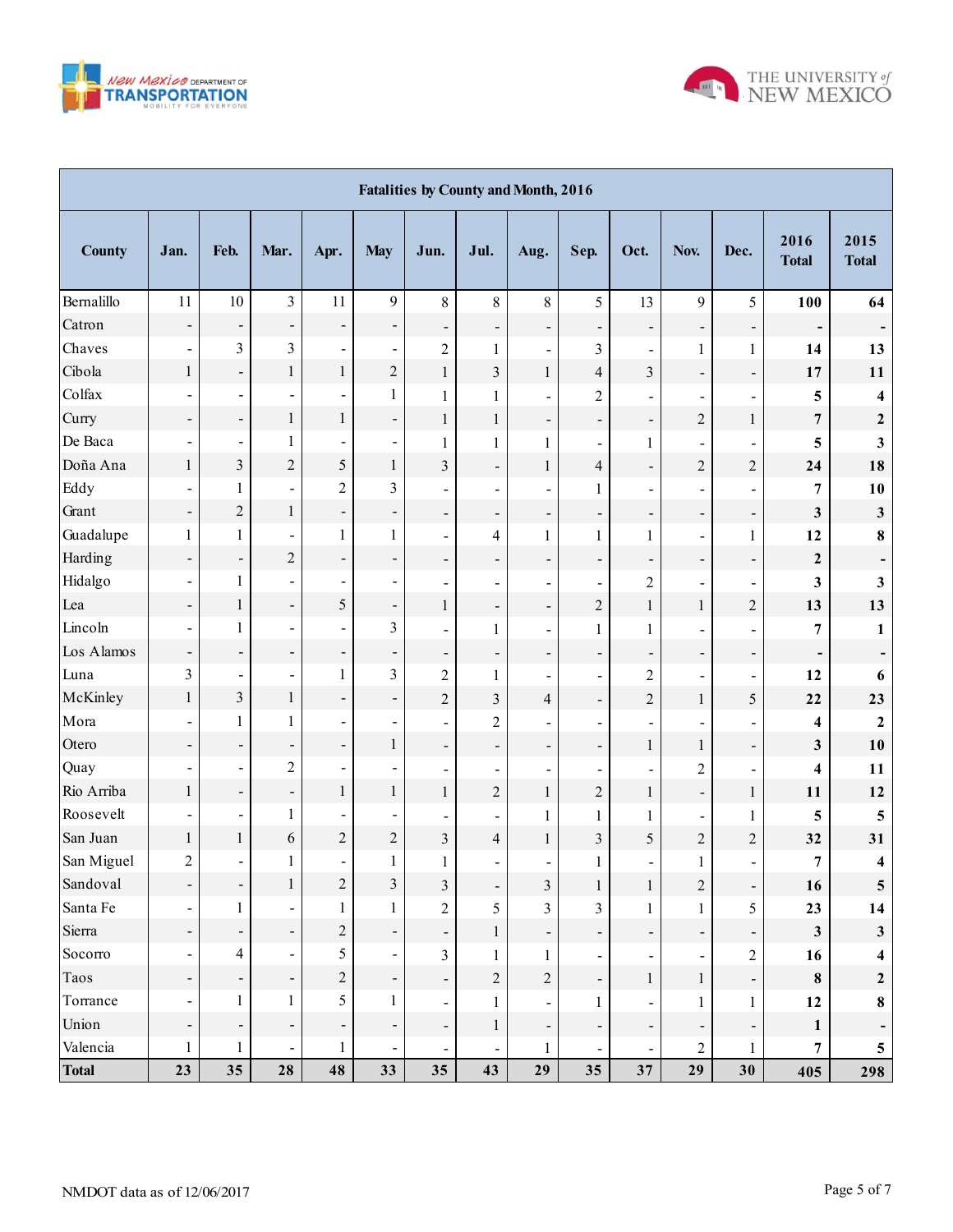



| Fatalities by County Relating to Alcohol, Belt Use, and Under 21 BAC, 2016 |                                             |                      |                            |                      |                                    |                                   |                |  |  |  |  |  |
|----------------------------------------------------------------------------|---------------------------------------------|----------------------|----------------------------|----------------------|------------------------------------|-----------------------------------|----------------|--|--|--|--|--|
| <b>County</b>                                                              | Alcohol-involved<br>Fatalities <sup>1</sup> |                      | <b>Unbelted Fatalities</b> |                      | Under 21 (15-20)<br>with a $BAC^2$ | <b>Total</b><br><b>Fatalities</b> |                |  |  |  |  |  |
|                                                                            | <b>Count</b>                                | Percent <sup>3</sup> | <b>Count</b>               | Percent <sup>3</sup> | <b>Count</b>                       | Percent <sup>3</sup>              |                |  |  |  |  |  |
| Bernalillo                                                                 | 51                                          | 51.0%                | 29                         | 29.0%                | 3                                  | 3.0%                              | 100            |  |  |  |  |  |
| Catron                                                                     |                                             |                      |                            |                      | $\overline{\phantom{a}}$           |                                   |                |  |  |  |  |  |
| Chaves                                                                     | $\overline{4}$                              | 28.6%                | 7                          | 50.0%                | $\overline{\phantom{a}}$           | $0.0\%$                           | 14             |  |  |  |  |  |
| Cibola                                                                     | 5                                           | 29.4%                | 9                          | 52.9%                | $\mathbf{1}$                       | 5.9%                              | 17             |  |  |  |  |  |
| Colfax                                                                     |                                             | $0.0\%$              | 1                          | 20.0%                | $\qquad \qquad \blacksquare$       | $0.0\%$                           | 5              |  |  |  |  |  |
| Curry                                                                      | 3                                           | 42.9%                | $\mathbf{1}$               | 14.3%                | $\qquad \qquad \blacksquare$       | $0.0\%$                           | $\tau$         |  |  |  |  |  |
| De Baca                                                                    | 3                                           | $60.0\%$             | 3                          | $60.0\%$             | 1                                  | 20.0%                             | 5              |  |  |  |  |  |
| Doña Ana                                                                   | 10                                          | 41.7%                | 11                         | 45.8%                | $\mathbf{1}$                       | 4.2%                              | 24             |  |  |  |  |  |
| Eddy                                                                       | 1                                           | 14.3%                | 1                          | 14.3%                | $\overline{\phantom{a}}$           | $0.0\%$                           | 7              |  |  |  |  |  |
| Grant                                                                      | 3                                           | 100.0%               | $\mathbf{1}$               | 33.3%                | $\qquad \qquad \blacksquare$       | $0.0\%$                           | $\mathfrak{Z}$ |  |  |  |  |  |
| Guadalupe                                                                  | 2                                           | 16.7%                | 3                          | 25.0%                | $\overline{\phantom{a}}$           | $0.0\%$                           | 12             |  |  |  |  |  |
| Harding                                                                    |                                             | $0.0\%$              |                            | $0.0\%$              | $\qquad \qquad \blacksquare$       | $0.0\%$                           | $\sqrt{2}$     |  |  |  |  |  |
| Hidalgo                                                                    |                                             | $0.0\%$              | $\overline{2}$             | 66.7%                | $\overline{\phantom{a}}$           | $0.0\%$                           | 3              |  |  |  |  |  |
| Lea                                                                        | 5                                           | 38.5%                | 5                          | 38.5%                | 1                                  | 7.7%                              | 13             |  |  |  |  |  |
| Lincoln                                                                    | $\overline{\phantom{a}}$                    | $0.0\%$              | 4                          | 57.1%                | $\qquad \qquad \blacksquare$       | $0.0\%$                           | 7              |  |  |  |  |  |
| Los Alamos                                                                 |                                             |                      |                            |                      | $\qquad \qquad \blacksquare$       |                                   |                |  |  |  |  |  |
| Luna                                                                       | 5                                           | 41.7%                | 3                          | 25.0%                | $\overline{\phantom{a}}$           | $0.0\%$                           | 12             |  |  |  |  |  |
| McKinley                                                                   | 11                                          | 50.0%                | 11                         | 50.0%                | $\qquad \qquad \blacksquare$       | $0.0\%$                           | 22             |  |  |  |  |  |
| Mora                                                                       | 1                                           | 25.0%                | 3                          | 75.0%                | $\overline{\phantom{a}}$           | $0.0\%$                           | 4              |  |  |  |  |  |
| Otero                                                                      | 1                                           | 33.3%                | $\overline{2}$             | 66.7%                | $\overline{\phantom{a}}$           | $0.0\%$                           | $\overline{3}$ |  |  |  |  |  |
| Quay                                                                       | 2                                           | 50.0%                | $\overline{2}$             | 50.0%                | $\overline{\phantom{a}}$           | $0.0\%$                           | 4              |  |  |  |  |  |
| Rio Arriba                                                                 | 10                                          | 90.9%                |                            | $0.0\%$              | 1                                  | 9.1%                              | 11             |  |  |  |  |  |
| Roosevelt                                                                  | 1                                           | 20.0%                | $\overline{2}$             | 40.0%                | $\overline{\phantom{a}}$           | $0.0\%$                           | 5              |  |  |  |  |  |
| San Juan                                                                   | 20                                          | 62.5%                | 10                         | 31.3%                |                                    | $0.0\%$                           | 32             |  |  |  |  |  |
| San Miguel                                                                 | 4                                           | 57.1%                | 2                          | 28.6%                | $\overline{\phantom{0}}$           | $0.0\%$                           |                |  |  |  |  |  |
| Sandoval                                                                   | $\,8\,$                                     | $50.0\%$             | 5                          | 31.3%                | $\overline{\phantom{a}}$           | $0.0\%$                           | 16             |  |  |  |  |  |
| Santa Fe                                                                   | $10\,$                                      | 43.5%                | $10\,$                     | 43.5%                | $\overline{\phantom{a}}$           | $0.0\%$                           | 23             |  |  |  |  |  |
| Sierra                                                                     |                                             | $0.0\%$              |                            | $0.0\%$              | $\overline{\phantom{0}}$           | $0.0\%$                           | $\mathfrak{Z}$ |  |  |  |  |  |
| Socorro                                                                    | $\sqrt{2}$                                  | 12.5%                | $\boldsymbol{7}$           | 43.8%                | $\overline{\phantom{a}}$           | $0.0\%$                           | 16             |  |  |  |  |  |
| Taos                                                                       | 5                                           | 62.5%                | $\sqrt{5}$                 | 62.5%                | $\qquad \qquad \blacksquare$       | $0.0\%$                           | 8              |  |  |  |  |  |
| Torrance                                                                   | 4                                           | 33.3%                | 5                          | 41.7%                | $\overline{\phantom{a}}$           | $0.0\%$                           | 12             |  |  |  |  |  |
| Union                                                                      |                                             | $0.0\%$              | 1                          | $100.0\%$            | $\overline{\phantom{0}}$           | $0.0\%$                           | 1              |  |  |  |  |  |
| Valencia                                                                   |                                             | $0.0\%$              | $\mathfrak{2}$             | 28.6%                | $\qquad \qquad \blacksquare$       | $0.0\%$                           | 7              |  |  |  |  |  |
| <b>Total</b>                                                               | 171                                         | 42.2%                | 147                        | 36.3%                | 8                                  | 2.0%                              | 405            |  |  |  |  |  |

 $2^2$  Fatalities under 21 with a reported BAC (Blood Alcohol Content) above zero.

<sup>3</sup> Percentage based on total fatalities in the county.